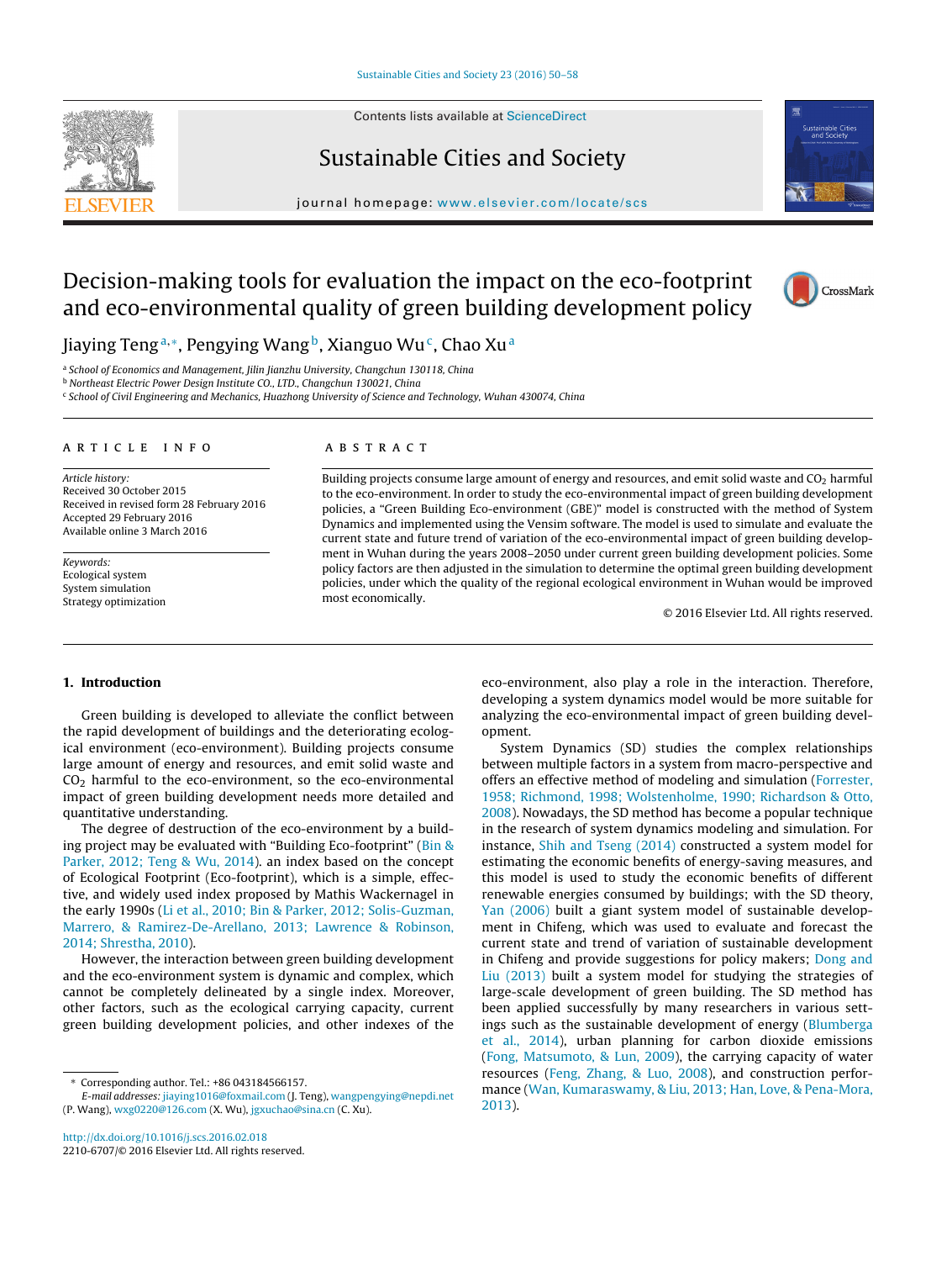However, few scholars have treated green building and the eco-environment as a dynamic system, and there is a lack of direct report on system dynamics model for analyzing the ecoenvironmental impact of green building development. In this study, the SD method is used to construct a "Green Building Ecoenvironment (GBE)" model for simulating the current state and trend of variation of green building and ecological systems, and the impact of green building development on the eco-environment is analyzed. Such a model is expected to facilitate our understanding of the interaction between green building development and the eco-environment, and its pattern of variation. After this Green Building Eco-environment System Dynamics (GBE-SD) model is verified, the eco-environmental impact of green building development policies in Wuhan in 2008–2050 is simulated and analyzed, and then some policy factors are optimized with this model. Wuhan is one of the first branch of pilot cities in green building in China, and about 2.7% green buildings of China are located here, which makes Wuhan the best selection of this study.

### **2. Methodology**

#### 2.1. System Dynamics method

System Dynamics (SD) provides a method of system analysis and simulation that quantitatively represents complex dynamic behaviors inherent in real-world systems, such as nonlinearity, hierarchy, and time-lag, using feedback models ([Forrester,](#page--1-0) [1958;](#page--1-0) [Richmond,](#page--1-0) [1998;](#page--1-0) [Wolstenholme,](#page--1-0) [1990;](#page--1-0) [Richardson](#page--1-0) [&](#page--1-0) [Otto,](#page--1-0) [2008\).](#page--1-0) This method requires low-level data accuracy, but can describe complex, dynamic, high-order, and highly non-liner relationships among the factors in a huge system [\(Liang,](#page--1-0) 2008; Wang, [2010;](#page--1-0) [Yuan](#page--1-0) et [al.,](#page--1-0) [2011;](#page--1-0) [Zhang](#page--1-0) et [al.,](#page--1-0) [2014\),](#page--1-0) so it is good for macro-perspective evaluation and forecast.

There are five system dynamics software: Vensim, Professional DYNAMO, Stella, Ithink and Powersim. Compared to others, Vensim not only provides user-friendly interfaces for causal loop diagram design, stock-flow diagram construction, model quantification, result output visual display and policy test [\(Zhang](#page--1-0) et [al.,](#page--1-0) [2012\),](#page--1-0) but also has wide application range and no fixed location. Therefore, the Vensim software provides an effective platform of implementing SD simulations.

Vensim offers 4 types of variable expressions for SD models (seen in Fig. 1): (1) Level variables  $(L)$ , representing the variables whose values change and accumulate over time; (2) Rate variables  $(R)$ , representing the amount of the variation of level variables each year; (3) Auxiliary variables (A), assisting the transformation between level variables and rate variables; (4) Constant variables (C), which remain the same value over time.

#### 2.2. Scope of study

Green building interacts with the eco-environmentin a dynamic and complex manner. This paper studies the ecological system affected by regional green building, in which "building" refers to "civil building"; the "region" is located in Wuhan, the capital of Hubei province in China, with an area of 8494 square kilometers.

This study focuses on six types of policy, including construction land saving, energy saving, material saving, water saving,  $CO<sub>2</sub>$ 



**Fig. 1.** Four types of variable expressions for SD models.

reduction and solid waste reduction policies. The whole policy presents the requirements of regional green building development. Take building  $CO<sub>2</sub>$  emission saving policy as an example, it represents the proportion of the required annual reduction of  $CO<sub>2</sub>$  emission to the amount emitted in the last year. The goal of the whole policy is to improve the eco-footprint and ecoenvironmental quality.

#### 2.3. Process of study

This study is composed of constructing a GBE-SD model and policy optimization, and three main steps (seen in [Fig.](#page--1-0) 2) are included in this process:

- (1) Model construction and parameter quantification. Real-world observations and related data from Wuhan are used to find the influential factors in the GBE system, and the logical relationships among different factors are analyzed to design causal diagram and derive stock-flow model. A group of mathematical equations are obtained to quantitatively describe the relationships among different factors in the GBE system;
- (2) Model validation. The SD model is verified with two methods: comparison with historical data and model validation by the Vensim software. If the model result deviates from test data in either approach, identify the causes and modify the model until the validation requests are satisfied and the result can reflect actual behaviors;
- (3) Analyses of simulation results and policy optimization. Based on current green building development policies in Wuhan, the current state and trend of variation of the regional ecoenvironment are simulated and analyzed on the Vensim platform. Different policy plans are then simulated to find the optimal combination for sustainable development of green buildings in Wuhan with lower economical cost.

#### **3. Model construction and validation**

The construction of the GBE-SD model includes SD model design, parameter quantification, and model verification.

#### 3.1. SD model design

#### 3.1.1. Causal diagram design

Theoretically, green building has milder destruction to the eco-environment than traditional building; however, building construction and operation always consume energy, water, and materials, and also emit  $CO<sub>2</sub>$  and solid waste, inevitably causing eco-environmental deterioration. The degree of such deterioration can be quantitatively evaluated with regional building eco-footprint ([Teng](#page--1-0) [&](#page--1-0) [Wu,](#page--1-0) [2014\);](#page--1-0) this index is also used to determine the major influential factors in a Green Building Ecoenvironment (GBE) system.

The interaction between green building development and the eco-environment is complex, and a variety of factors need to be addressed simultaneously in the GBE system, such as those associated with the natural development rate of the eco-environment, energy, water, and materials consumptions, emission of  $CO<sub>2</sub>$  and solid waste, the ecological carrying capacity, eco-footprint, and policies. These factors are also interconnected with and restricted by each other, and most of them are dynamic variables over time. Such factors in a GBE system are shown in the causal diagram in [Fig.](#page--1-0) 3.

[Fig.](#page--1-0) 3 is an abstract and conceptual model of regional GBE system depicting the causal relationships between key factors. The "+" sign means positive causal loop, suggesting that the loop is